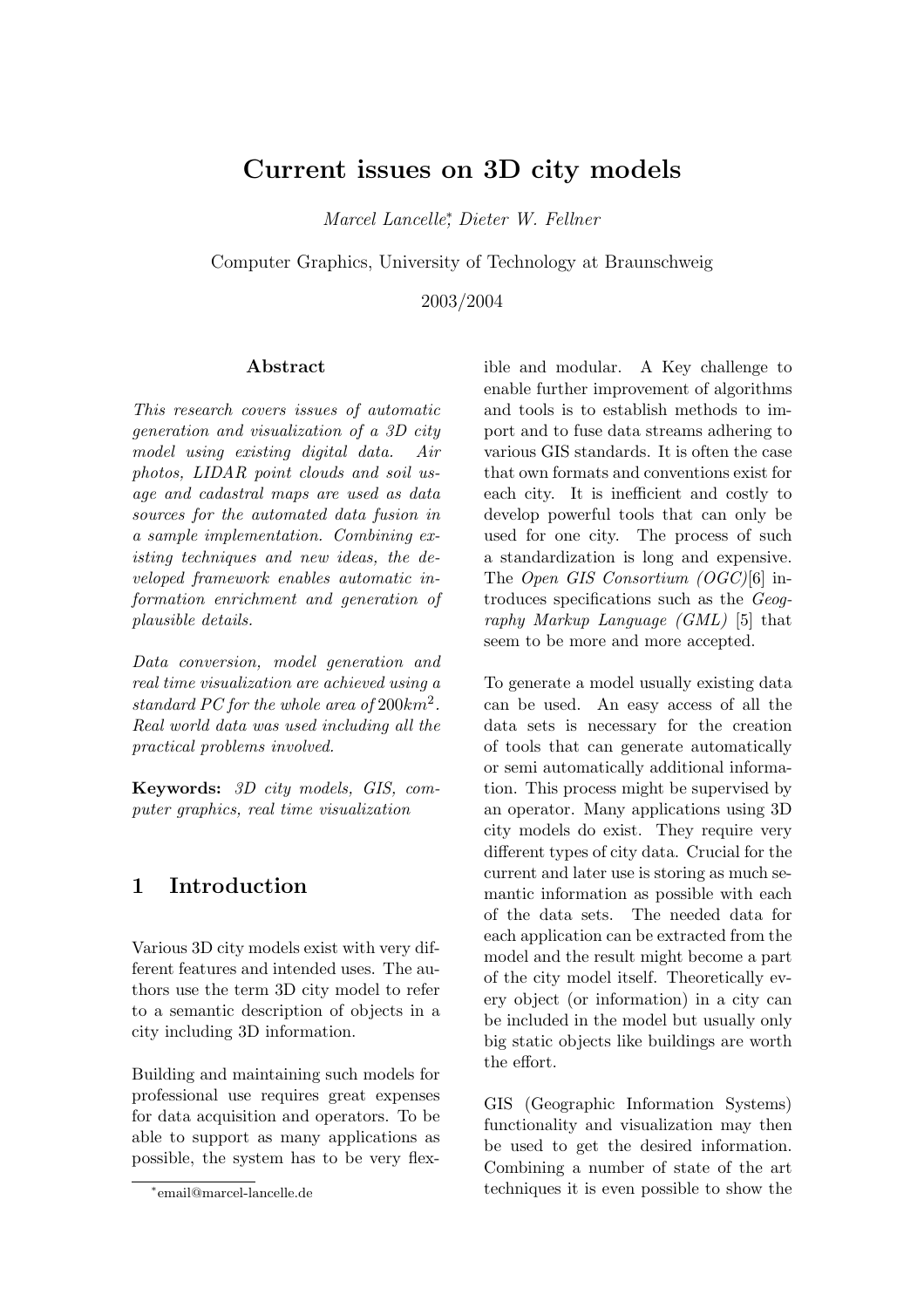

Figure 1: Proposed system and an exemplary data flow.

city data in real time in case of a moderate camera speed.

The practical part of the project was a feasibility study. Only by trying to implement the ideas the most important problems became apparent. With a running application members of the city council can have a much better idea of the possibilities and requirements for the long term planned professional change of their system.

The following list contains some of the most important applications:

- information and navigation (tourism, navigation systems)
- real estate and architecture
- user interface for GIS
- city planning
- physical and statistical analysises and simulations (radio wave propagation, flooding, fire, air flow, traffic noise, . . . )
- military and security (training)
- multimedia (computer games, entertainment, movies, advertisement)

By storing temporal information of each object, these 4D city models can be used for even more applications.



Figure 2: A 3D city model of Philadelphia focusing on visualization purpose compared to a photograph (source: [\[2\]](#page-5-2)).



Figure 3: Traffic noise map, generated with  $Cada$  (source: [\[1\]](#page-5-3))

#### 2 Data sources

Data sources are usually either in vectorial information or in 2D or 2.5D raster maps. The choice of a common coordinate system facilitates the work flow a lot. DSMs (digital surface models) are usually generated by airborne photogrammetric or LIDAR acquisition. Maps (cadastral, city, soil), photos (aerial photos like orthophotos, terrestrial photos, satellite photos) and data bases containing any location based information are the main data sources. Some data has to be inserted or added manually which usually costs lots of money and the financing is an important issue. One solution might be a wiki for some data such as opening hours of shops.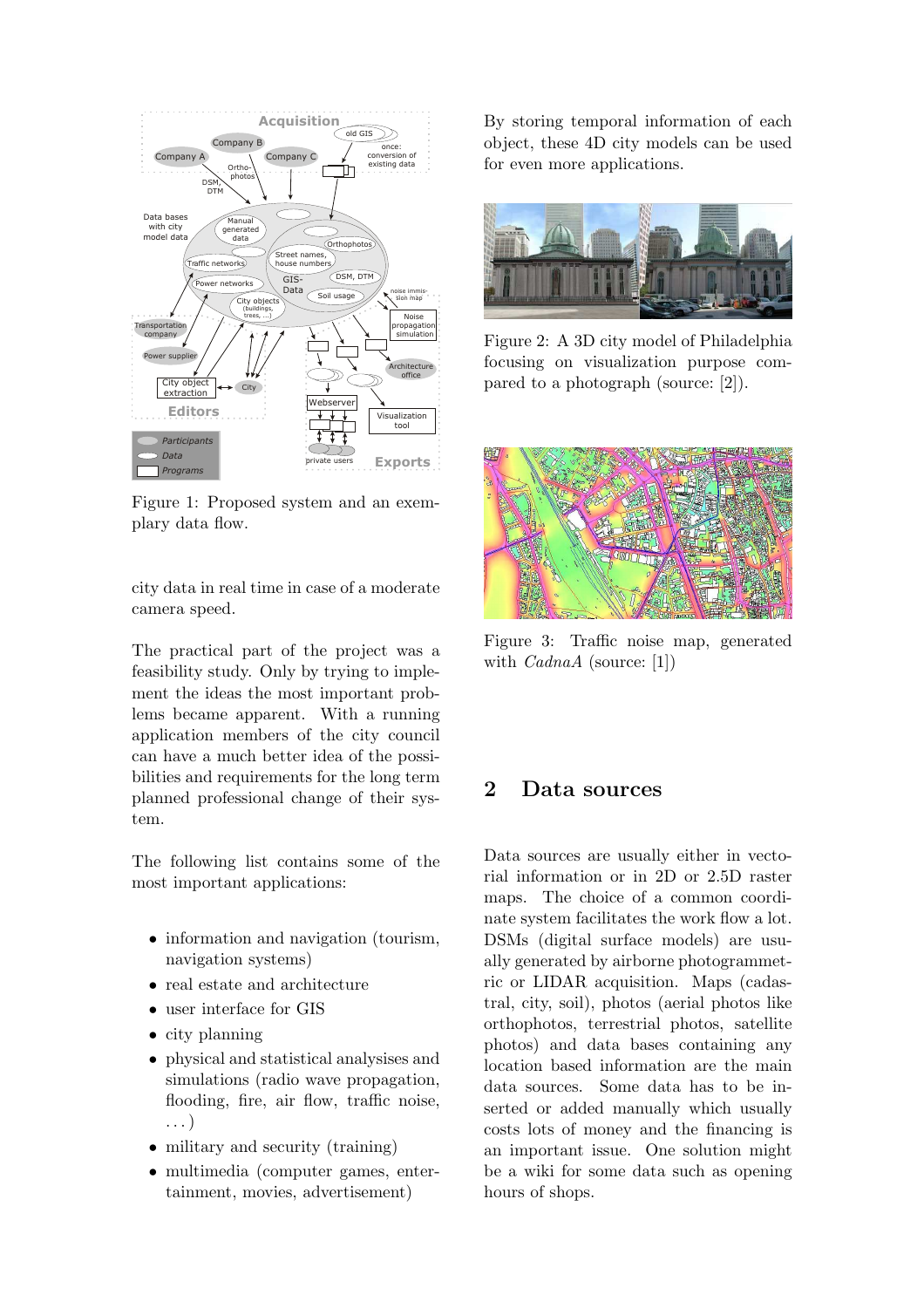

Figure 4: Orthophoto, LIDAR scan, cadastral map, soil usage.

<span id="page-2-0"></span>

Figure 5: Result of automatic classification of soil usage type using LIDAR and NIR data (source: [\[14\]](#page-6-0))

## 3 City objects

Important city objects are:

- $\bullet\,$  terrain surface and sky box
- buildings
- landmarks
- vegetation
- street furniture
- moving objects
- traffic and transportation networks

The terrain surface can be created by applying morphologic filters to the LIDAR scans. Landmarks are usually manually modeled – as a matter of fact, it turns out that it is crucial that the import of manually added and augmented objects is provided by such a system – because their special properties are most important for a recognition but also most difficult to capture with an automatic process.

For visualization purposes moving and animated objects enhance the realism a lot. For real time rendering a suitable LoD (level of detail) technique for each type of objects is required and an automatic generation of random plausible detail is very helpful.

#### 3.1 Buildings

Buildings are the most important part of a 3D city model for many applications. Manual modeling can lead to very good results but is only feasible for very small areas. Using building contours from cadastral maps, LIDAR data and orthophotos, polygonal models of the outside of buildings can be generated automatically. The recognition of the correct roof shape (see Figure [6\)](#page-3-0) requires complex algorithms. Facades can be textured in a low resolution using non-orthographic aerial photos. More accurate acquisition can be done using terrestrial scans. The results are promising (see Figure [7\)](#page-3-1) but could not be applied to a whole city yet.

## 4 Visualization

Drawing every data available is simple but orders of magnitudes too slow. Numerous optimizations are necessary to render only the most important visible parts of the model. Besides culling of invisible or barely visible geometry (see figure [8\)](#page-3-2) appropriate LoD techniques for each object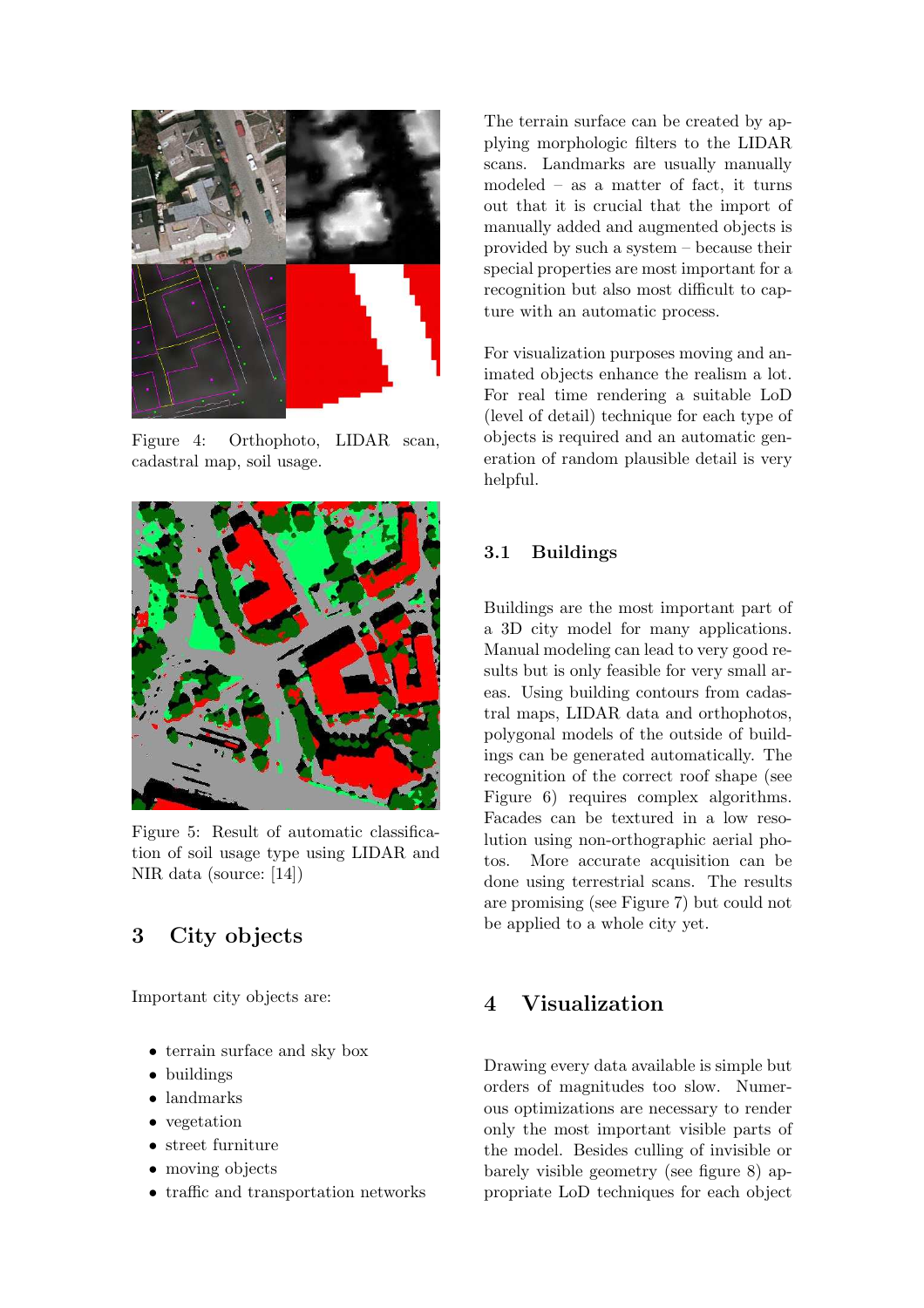

Figure 6: Result of automatic roof reconstruction (source: [\[16\]](#page-6-1)).

<span id="page-3-0"></span>

Figure 7: Automatically combined airborne and terrestrial scans for accurate facades (source: [\[11\]](#page-6-2)).

<span id="page-3-1"></span>or clusters of objects are essential. Simplification and reduction techniques, billboards, impostors and point based rendering also belong to this category of optimizations.

Instead of rendering the city model on a globe it is usually sufficient and much faster to approximate the earth locally by a plane without the necessity of expensive transformations.

Depending on the application, different styles such as NPR (non photo realistic) rendering may be used. Overlay of GIS data, current position or a coarse map of the city are possible.



<span id="page-3-2"></span>Figure 8: Data reduction for rendering.

## 5 Results

Many of the ideas were implemented and tested with data provided by the city of Braunschweig. The area of available information covers about  $200km^2$ . Height data, orthophotos, soil usage and cadastral maps are the most important existing digital informations that were used to generate the model. Both conversion and visualization are done on a standard PC (1 GHz processor). Automatic conversion and fusion of about 13 GB input data and generation of buildings took about four days on two of these PCs. OpenGL is used for rendering.

One of the hardest parts was to obtain the data sets. It took five month to get the data for one city. For a second city only parts of the objects were available but it is still enough to prove that the software can be used for several cities. One problem was exporting the information from the database to tiles. It was difficult to find a format were most of the information was maintained and updates of the GIS software during development caused changing of the file format of the exported cadastral maps. Much of the existing information in these maps was stored for the purpose of (2D) visualization without semantic information. For example, more or less unconnected lines representing street and walkway boundaries can be recognized by a human viewer but are almost useless for automatic methods. For building contours search algorithms had to be implemented that are now able to extract the shapes of almost every building correctly. The or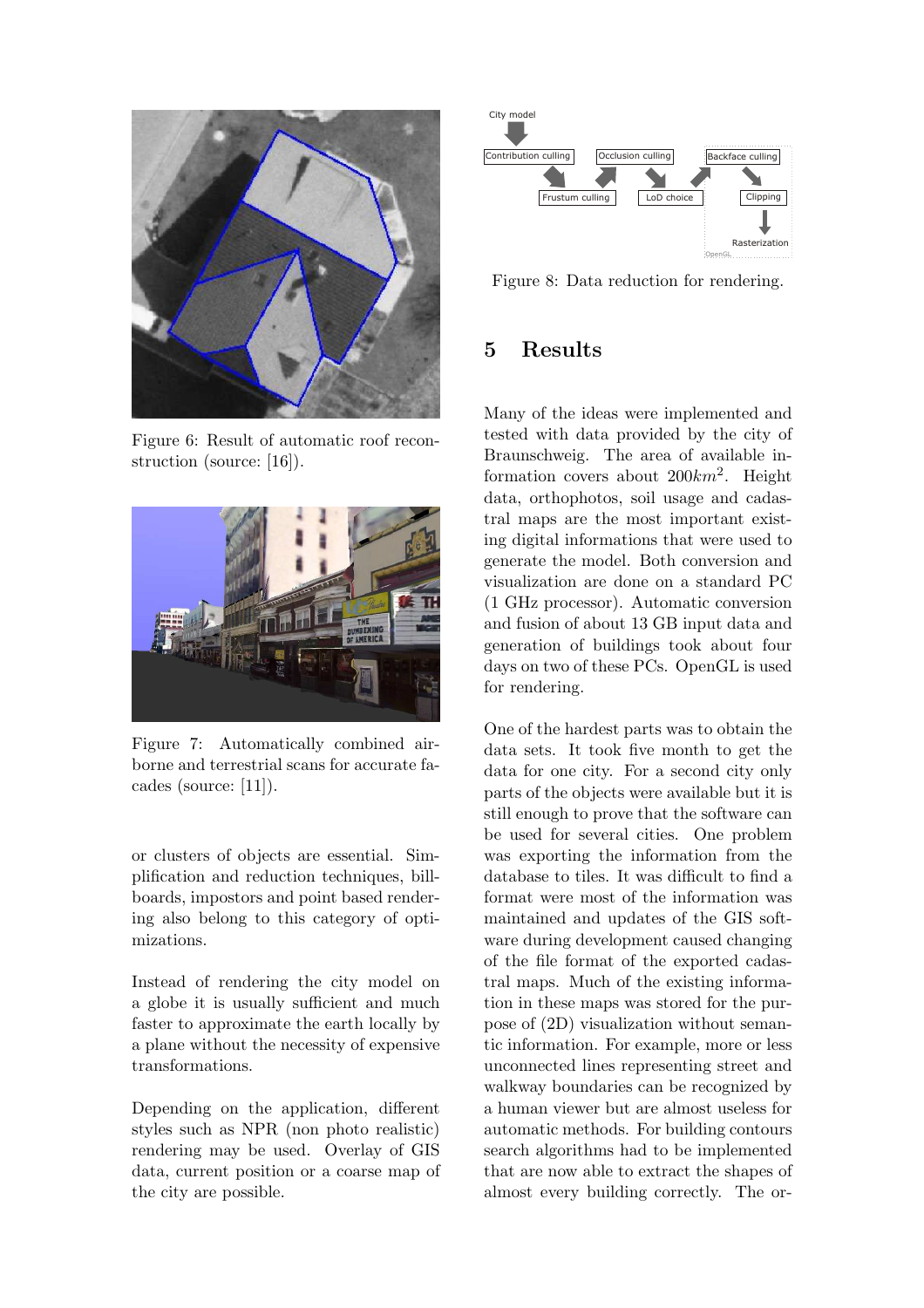thophotos available are not true orthophotos (see Figure [4\)](#page-2-0) and thus not suited for texturing of the roofs.

The project duration of nine month didn't allow by far to build a sophisticated set of conversion programs, tools and databases as proposed and necessary for a professional use. The authors used a free terrain engine that doesn't support dynamic freeing of unused memory which is a problem when visiting a lot of regions of the city. The dynamic reloading of data is not implemented in multiple threads yet and thus causes occasional blocking of the application.

A database of street names and house numbers was linked to the model so that the user can either get the address of a building pointed on (see Figure [9\)](#page-4-0) or find an existing building giving the address. Drawing a path of animated moving spheres allows an easy and intuitive description of a way and measuring its distance at the same time. The user can choose between different types of navigation. Most important are an orbiting mode and a walk/fly mode. The software is good to find places in an unknown city, but although one of the authors grew up in that city it turned out to be very useful for his private purposes as well.



Figure 9: Adress and geographic position of highlighted building and an overview map.

More features were implemented such as support for stereo projection and a CAVE (see Figure [11\)](#page-4-1), offline rendering of videos and high resolution screenshots.



Figure 10: Implemented system.



Figure 11: Exploration of the 3D city model of Braunschweig in a CAVE. A manually modeled landmark is visible.

<span id="page-4-1"></span>

Figure 12: Another view of the model.

# 6 Conclusions and future work

<span id="page-4-0"></span>The created framework offers an easy possibility for further improvements and research focusing on specific problems. Plants and cars might be removed from the surface texture (see Figure [13\)](#page-5-4) and replaced by 3D models. The cars can be an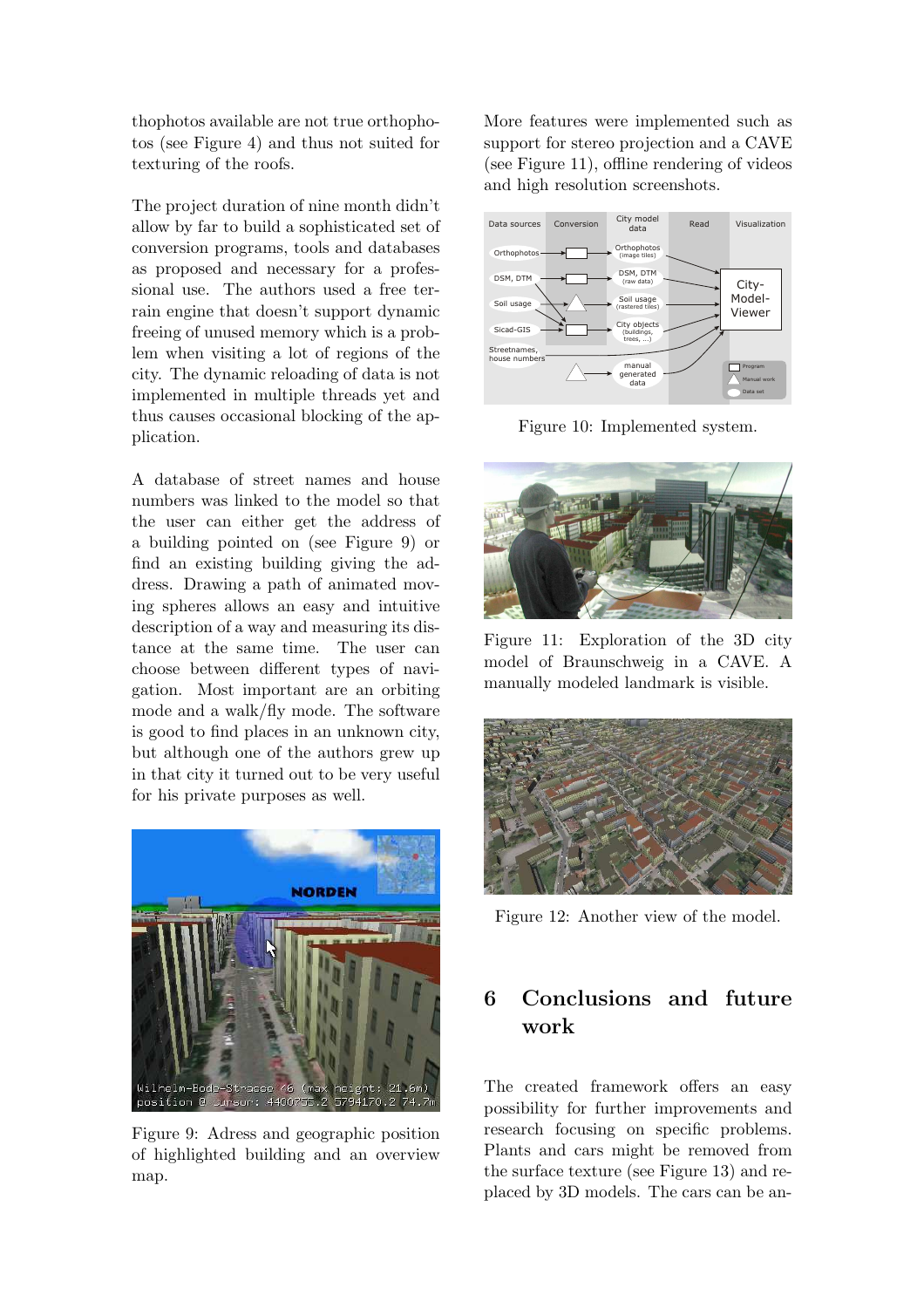imated using traffic network information. Shadows could be removed as well to enable relighting according to different times of day.

Modern game engines demonstrate possible improvements in speed and graphics details. We are still far away from an 'earth model' of that precision. The available types and file formats of the information is too different and more important the data is not available for free. The sheer amount of data is a problem as well. A possibility to provide personal users with free data that can be updated via internet is still to come. In all known cases to the authors the data is sold for professional use thus disabling the personal 'recreational' usage.



Figure 13: Automatically inpainted texture[2](#page-5-5) to remove cars. For this image the car outlines were manually selected.

<span id="page-5-4"></span>One future scenario is having the city model on the mobile phone or PDA. GIS requests might be to find the nearest currently open supermarkets. Results might be shown using the device screen as an augmented reality window or simply showing the positions on a map.

Instead of storing only the information needed for a specific application it is important to add as much semantic information as possible when creating the data sets. While the most important technical problems are solved and off-the-shelf hardware now is powerful enough for a real time visualization, standardization of data formats and copyright problems remain the limiting factors for a common use of 3D city models.

## 7 Acknowledgement

The support by the city of Braunschweig, Amt für Geoinformation, providing the complete data sets for this project is gratefully acknowledged.

## References

- <span id="page-5-3"></span>[1] Datakustik, http://www.datakustik.de, 2004.
- <span id="page-5-2"></span>[2] Geosim systems, http://www.geosimcities.com/, 2004.
- [3] Bruce Gooch Amy Gooch. Non-Photorealistic Rendering. AK Peters, 2001.
- [4] Claus Brenner. Dreidimensionale gebäuderekonstruktion aus digitalen oberfl¨achenmodellen und grundrissen. Technical Report Deutsche Geodätische Kommission, Reihe C, Nr. 530, München 2000, Institut für Photogrammetrie, Universität Stuttgart, http://www.ifp.uni-stuttgart.de/, 2000.
- <span id="page-5-1"></span>[5] Open Gis Consortium. Opengis geography markup language (gml) implementation specification, website, http://www.opengis.org/, 2004.
- <span id="page-5-0"></span>[6] Open Gis Consortium. Website, http://www.opengis.org/, 2004.
- [7] Paul E. Debevec. Modeling and Rendering Architecture from Photographs. PhD thesis, University of California at Berkeley, Computer Science Division, Berkeley CA, 1996.
- [8] Xavier Décoret, Frédo Durand, François Sillion, and Julie Dorsey. Billboard clouds for extreme model simplification. In Proceedings of the ACM Siggraph. ACM Press, 2003.

<span id="page-5-5"></span><sup>&</sup>lt;sup>2</sup>The *Resynthesizer* plug-in for  $GIMP$  was used.